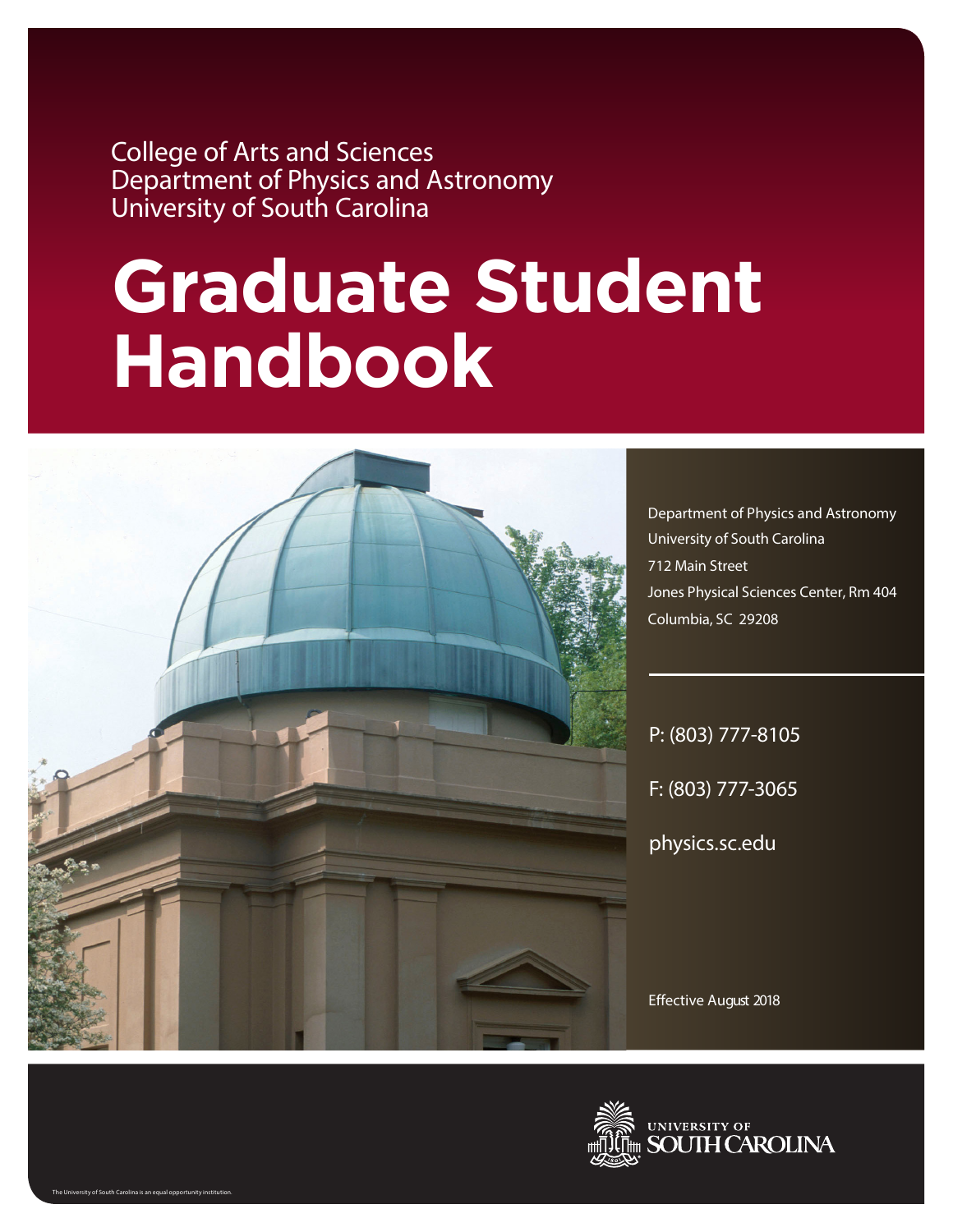# **University of South Carolina Department of Physics and Astronomy Graduate Student Handbook Effective August 2018**

# **Table of Contents**

| <b>Expected Undergraduate Background</b>               | 2              |
|--------------------------------------------------------|----------------|
| <b>Course Registration</b>                             | $\mathbf 2$    |
| <b>General Issues</b>                                  | $\overline{3}$ |
| <b>Sequence of Events</b>                              | 4              |
| Sequence of Events for MS Degree                       | 4              |
| Sequence of Events for PhD Degree                      | 4              |
| <b>Master of Science Requirements</b>                  | 4              |
| <b>Summary of Requirements</b>                         | 4              |
| Coursework                                             | 4              |
| <b>Thesis</b>                                          | 5              |
| <b>Comprehensive Exam</b>                              | 5              |
| <b>Thesis Defense</b>                                  | 5              |
| <b>Doctor of Philosophy Requirements</b>               | 5              |
| <b>Summary of Requirements</b>                         | $\,6$          |
| Coursework                                             | 6              |
| <b>Admission to Candidacy Exam</b>                     | $\overline{7}$ |
| <b>Residency Requirement for Doctoral Program</b>      | 8              |
| <b>Teaching Experience</b>                             | 8              |
| <b>Research Proposal and Comprehensive Examination</b> | 8              |
| <b>Dissertation</b>                                    | 8              |
| <b>Dissertation Defense</b>                            | 9              |
| <b>Awards</b>                                          | 9              |
| <b>Graduate Course Descriptions</b>                    | 10             |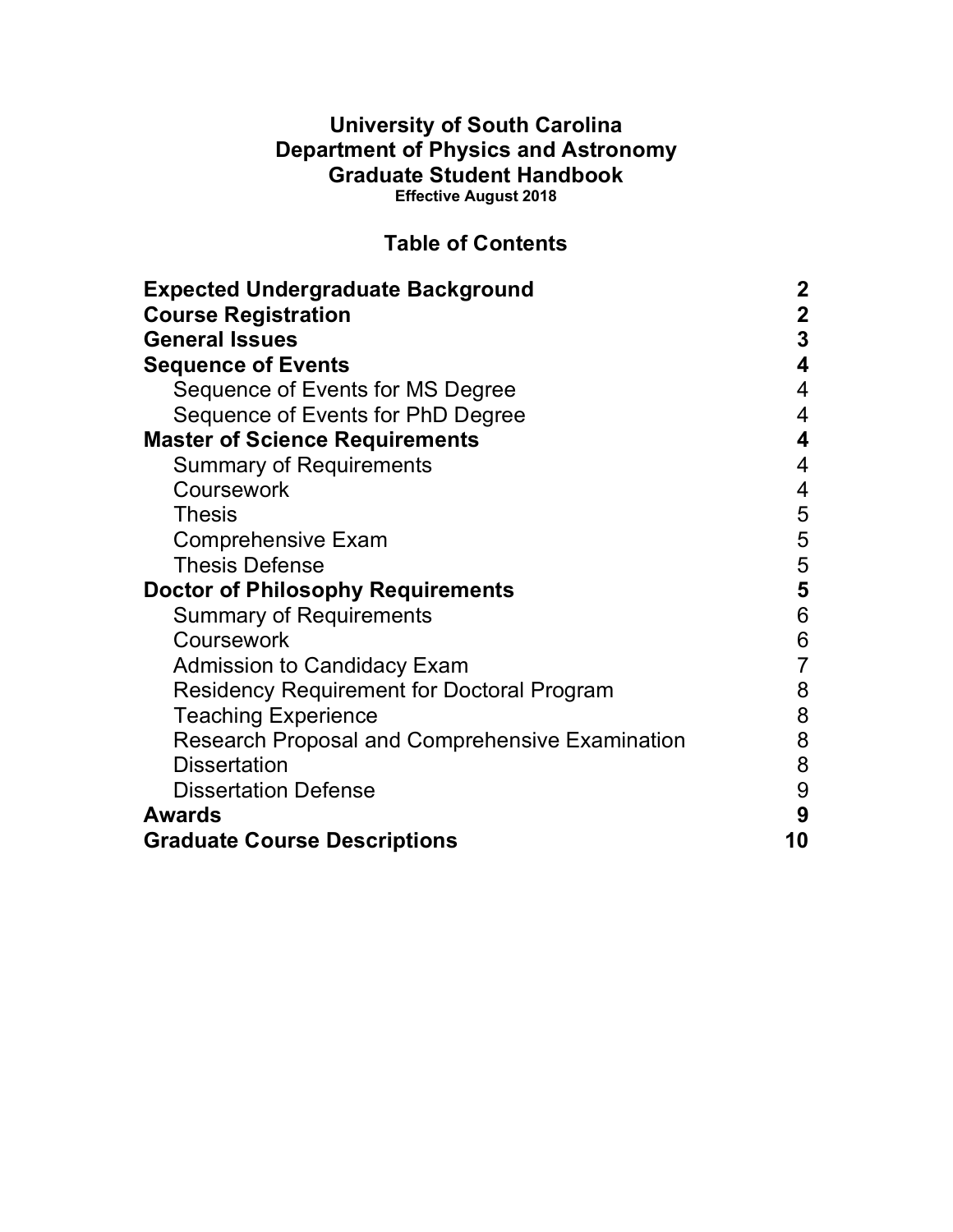# **University of South Carolina Department of Physics and Astronomy Graduate Student Handbook Effective August 2018**

This handbook is intended to compliment and reflect The Graduate School's regulations as outlined in the *Graduate Studies Bulletin*. It outlines the Department of Physics and Astronomy's academic requirements for the Master of Science and Doctor of Philosophy programs. In certain circumstances, exceptions to these requirements may be made by the entire faculty. Graduate students are encouraged to become familiar with the policies outlined in both this handbook and the *Graduate Studies Bulletin*.

# **EXPECTED UNDERGRADUATE BACKGROUND**

Adequate preparation for graduate study ordinarily presupposes a bachelor's degree in physics or an allied field. Students who lack some of the usual undergraduate courses in physics may be required to take additional course work as a part of their program.

Prior to their admission to this department, entering graduate students are expected to have passed with a grade of C or better the following courses or their equivalent:

Quantum Physics (PHYS 501, 502) Mechanics (PHYS 503) Electromagnetic Theory (PHYS 504) Kinetic Theory and Statistical Mechanics (PHYS 506) Nuclear Physics (PHYS 511) Solid State Physics (PHYS 512)

Mathematics through advanced calculus, including ordinary and partial differential equations and vector analysis, also should have been completed in the undergraduate program. Students with deficiencies in these courses must make them up during their initial two years of graduate studies as explained in the MS and PhD Program Requirements.

# **COURSE REGISTRATION AND ACADEMIC ADVISEMENT**

The department has an advisement committee, which provides academic advisement for all MS students and PhD students. These students should consider the Advisement Committee to be their official advisor.

Students should register via my.sc.edu after being advised by the Advisement Committee or their advisor. Please note the following:

- A departmental advisement form must be filled out in consultation with the advisor and the Director of Graduate Studies.
- Changes in the approved course schedule made after advisement must have the consent of the Director of Graduate Studies.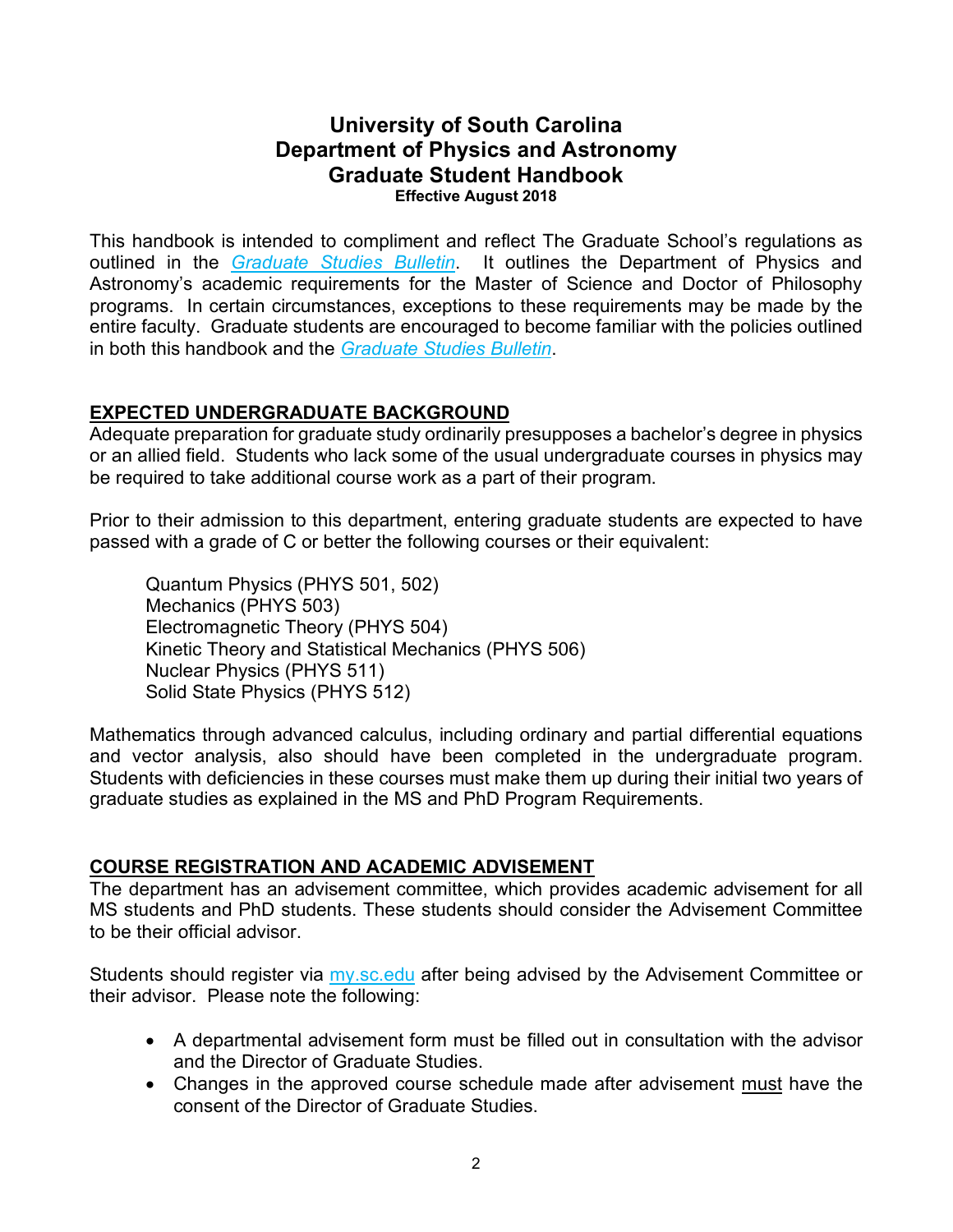- Research (PHYS 760 and PHYS 761) must be approved by the professor in charge of the section.
- Thesis Preparation (PHYS 799) and Dissertation Preparation (PHYS 899) must be approved by the professor in charge of the section and the Director of Graduate Studies.
- The Advisement Committee will recommend specific actions to the faculty if these advisement procedures are not followed. Failure to follow the Advisement Committee's recommendations may result in immediate termination of TA appointments.

# **GENERAL ISSUES**

- All teaching assistants are expected to spend 20 hours per week on teaching duties, as per university policy.
- All TAs must be on campus no later than the official Faculty Reporting Day at the beginning of the fall semester, and at least 3 working days before classes begin for the spring semester.
- The TA appointment is given for one year and is subject to annual evaluation before renewal.
- All students must maintain an e-mail address and inform the Student Services Coordinator of their current address, phone number, and e-mail address. Any changes should be reported as soon as possible.
- Graduate students are strongly encouraged to utilize research resources within the department. In particular, they should participate in colloquia and seminars by attendance.
- Students are required to have a PhD committee formed within six months of passing the A to C examination. This committee will review the student's performance each semester to monitor his or her education and research performance to ensure efficient and timely progress of their PhD degree completion.
- At the end of each academic year, all students are required to complete a "Resume of Activity" form which addresses individual education/research performance (courses taken, labs taught, abstract submitted, presentations done, etc.). This form (together with the assessment mentioned above for students who have passed the A to C exam) will be used for evaluating the student's performance and renewal of TA appointment.
- If a student receives a grade of D+ or below in a course, he/she must retake the course.
- Students are encouraged to keep in touch with the department after they graduate. We urge them to inform us of their new address, phone number, e-mail address, and employment.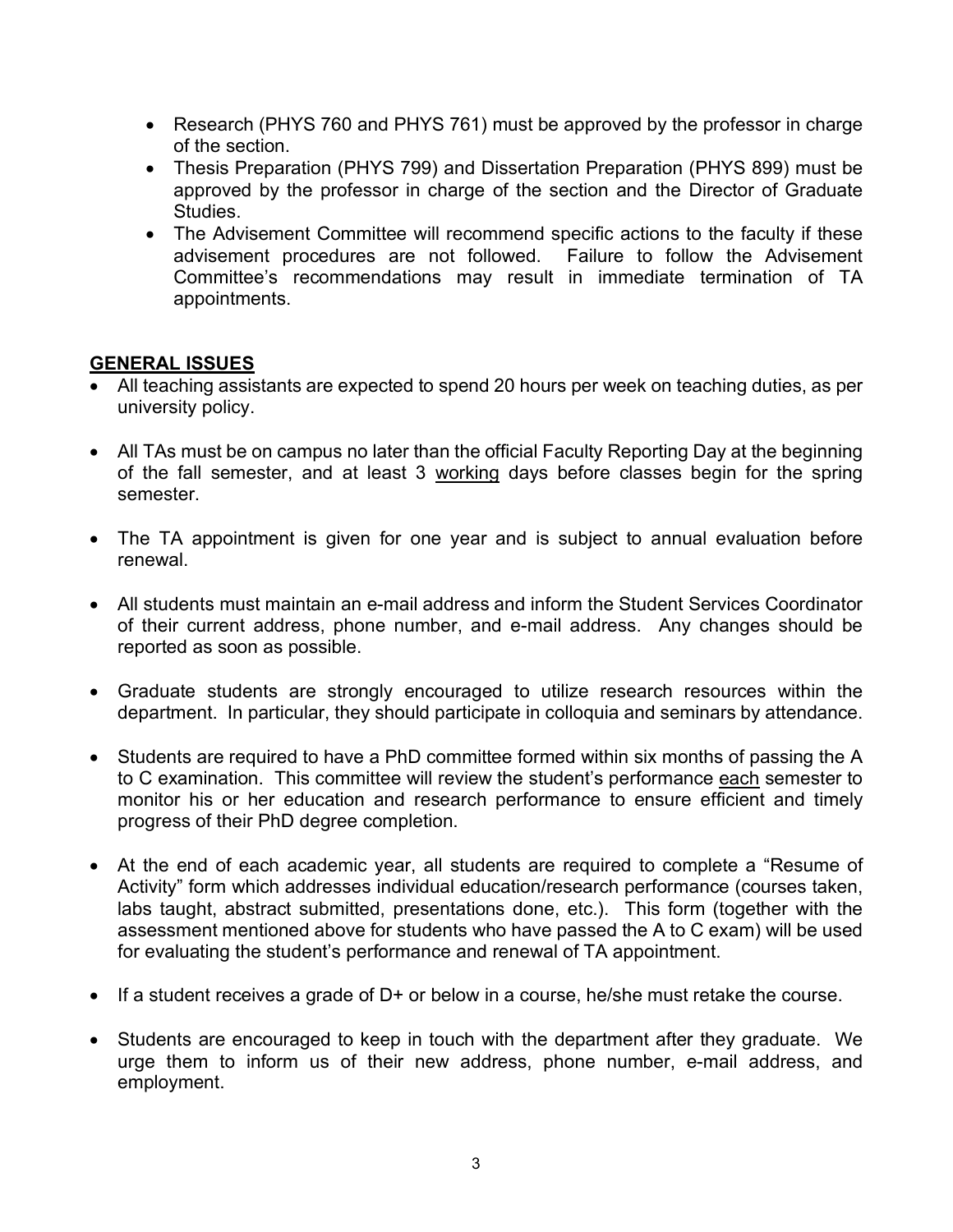# **SEQUENCE OF EVENTS**

## **Sequence of Events for MS Degree**

- 1) Courses
- 2) Program of Study filed with The Graduate School by Student Services Coordinator
- 3) Thesis given to Director of Graduate Studies, thesis director, and second reader (student must also submit thesis to The Graduate School for format review)
- 4) Thesis defense and Comprehensive Exam at least 30 days before graduation

# **Sequence of Events for PhD Degree**

- 1) Courses
- 2) Admission to Candidacy Exam after one/two years
- 3) Post-candidacy students on TAs meet with Department Chair, Director of Graduate Studies, and their advisor to justify TA
- 4) Residency requirement
- 5) PhD committee to be formed
- 6) Program of Study filed with The Graduate School by the Student Services Coordinator
- 7) Proposal submitted to Director of Graduate Studies and PhD committee members
- 8) Proposal defense and Comprehensive Exam at least one week later but no more than six months after Admission to Candidacy Exam
- 9) PhD dissertation to be defended at least one year but no more than five years after the Comprehensive Exam
- 10)Dissertation submitted to Director of Graduate Studies and PhD committee members (student must also submit dissertation to The Graduate School for format review)
- 11)Dissertation defense at least two weeks after dissertation is submitted to Director of Graduate Studies and PhD committee members (dissertation defense must take place at least 30 days before graduation)

# **MASTER OF SCIENCE REQUIREMENTS**

Students working toward an MS degree are required to file a Program of Study as stated in the *Graduate Studies Bulletin*. Some credit for courses completed at other institutions may be granted by the Director of Graduate Studies subject to restrictions specified in the *Graduate Studies Bulletin*.

## **Summary of Requirements**

**Coursework Thesis** Comprehensive Examination Thesis Defense

## **Coursework**

A minimum of thirty semester hours of coursework is required. At least 18 hours of the minimum course credit requirements must be obtained in graduate courses (700 level). Quantum Mechanics (PHYS 711) and one of the following: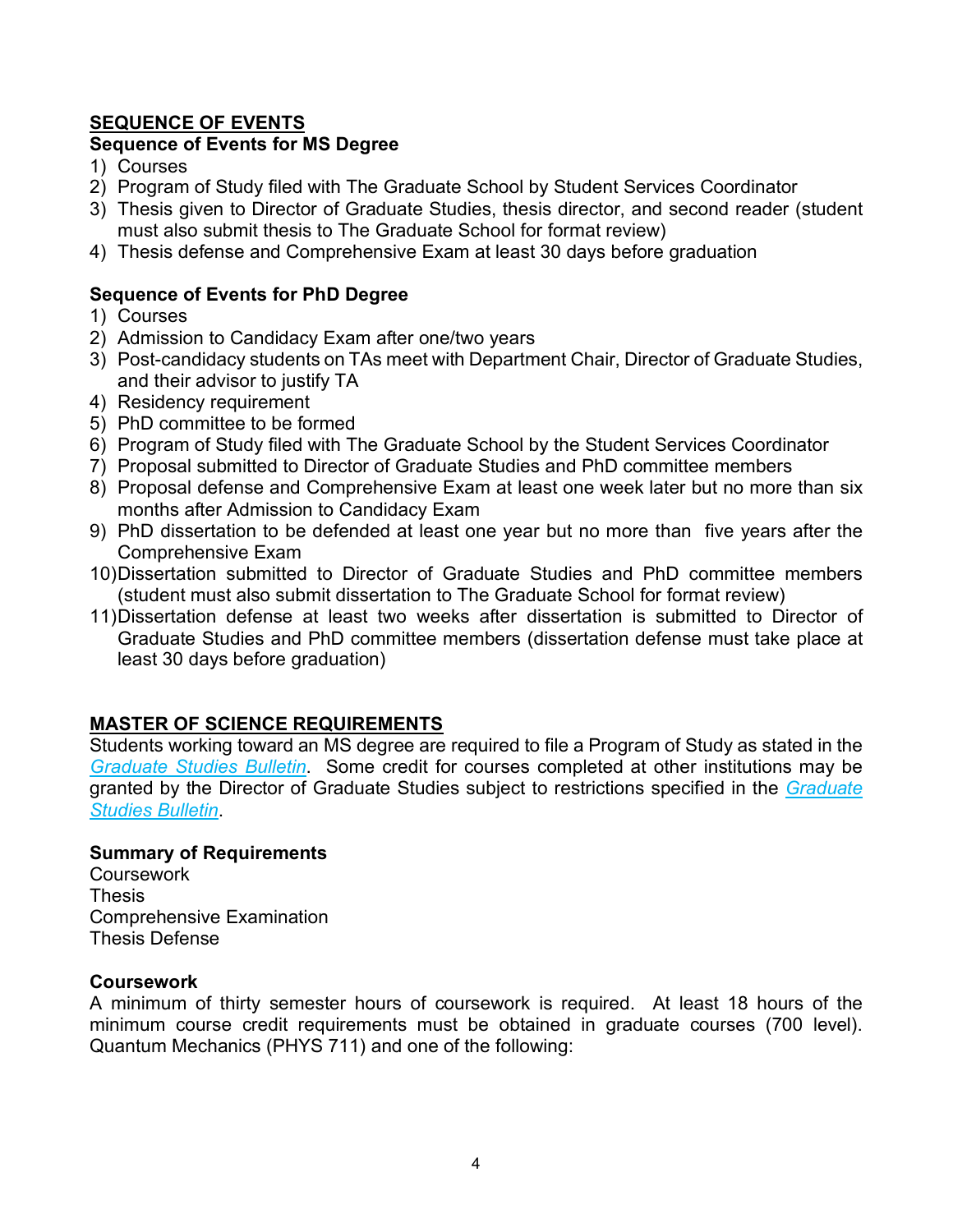Classical Mechanics (PHYS 701) Classical Field Theory I (PHYS 703) Classical Field Theory II (PHYS 704) Statistical Thermodynamics (PHYS 706) Quantum Mechanics (PHYS 712)

must be included in the program. Up to 6 hours of Thesis Preparation (PHYS 799) may be counted. The following courses are not applicable to the 18-hour minimum requirement:

Graduate Seminar (PHYS 730) Selected Topics in Physics (PHYS 740) Research (PHYS 760 and PHYS 761)

It is expected that the entering student has taken the seven 500-level courses or their equivalents mentioned earlier. If some of these 500-level courses or their equivalents have not been taken, they must be completed during the initial two years of graduate studies. Up to 12 hours of 500-level courses can be used to complete the 30-hour requirement.

## **Thesis**

The thesis involves either (a) the solution of an acceptable research problem chosen by the student or suggested by his/her advisor, or (b) a lucid, informative discussion, in the nature of a review article and not obtainable elsewhere, on some currently important topic.

#### **Comprehensive Examination**

The student must pass a comprehensive oral examination, which covers material contained in the Bachelor of Science program, as well as graduate-level work which the student has completed at the time. The examination is ordinarily administered as part of the thesis defense.

#### **Thesis Defense**

The student must submit the thesis to the Director of Graduate Studies and faculty committee consisting of the thesis director and one reader at least two weeks before the date of the examination. The committee will administer the comprehensive examination/thesis defense. A satisfactory performance is required for a degree.

#### **DOCTOR OF PHILOSOPHY REQUIREMENTS**

The PhD degree is awarded to those students who have satisfied the faculty that their knowledge of, and insight into, physics and their demonstrated ability in planning and carrying out research publishable in standard refereed physics journals have prepared them for a scholarly career in physics with the potential for continued professional growth and achievement. The primary means of demonstrating this is a dissertation based on original research carried out by the student. MS degree students who have finished their MS degree at USC and want to continue with the USC PhD program should apply to the Admissions Committee.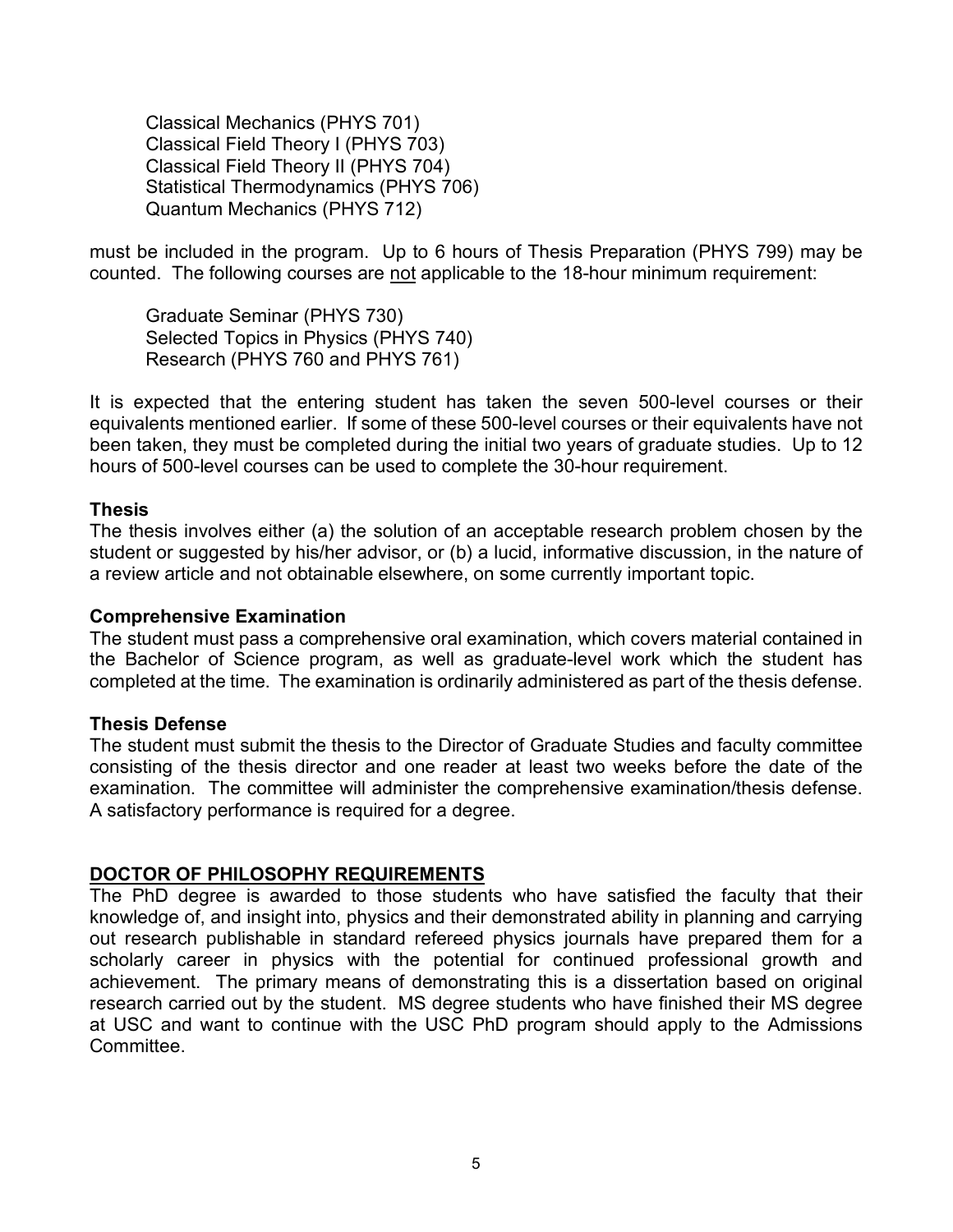Some credit for courses completed at other institutions may be granted by the Director of Graduate Studies subject to restrictions specified in the *Graduate Studies Bulletin*.

#### **Summary of Requirements**

**Coursework** Admission to Candidacy Examination Residency Requirement Teaching Experience Research Proposal and Comprehensive Examination **Dissertation** Dissertation Defense

#### **Coursework**

A minimum of sixty semester hours of graduate-level coursework is required (or 30 past an MS degree). The minimum course requirements for the doctorate are satisfactory completion of:

| <b>PHYS 701</b> | Classical Mechanics (3 credits)        |
|-----------------|----------------------------------------|
| <b>PHYS 703</b> | Classical Field Theory I (3 credits)   |
| <b>PHYS 704</b> | Classical Field Theory II (3 credits)  |
| <b>PHYS 706</b> | Statistical Thermodynamics (3 credits) |
| <b>PHYS 711</b> | Quantum Mechanics I (3 credits)        |
| <b>PHYS 712</b> | Quantum Mechanics II (3 credits)       |
| <b>PHYS 713</b> | Advanced Quantum Theory (3 credits)    |
| PHYS 7xx        | Advanced 700-level courses (9 credits) |
|                 |                                        |

Students will take a placement exam upon arrival. Students will meet with the Advisement Committee and be advised based on the results of their exam. Less prepared students are advised to take 500-level courses but are not required to do so. Additionally, they may be advised to take one or more but not all of the 500-level courses. For example, if they are strong in one area but weak in another, they may need to take the 500-level courses in the weak areas and take the 700-level courses in the strong areas. If the Advisement Committee finds the student deficient in his/her mathematical background, then the committee may advise the student to take Mathematical Physics I and II (PHYS 515 and 516). All students are expected to take one or more advanced graduate courses in fields outside of their specialty to broaden their background. Before deciding upon a research field, a student may take Research (PHYS 760 or 761) to become familiar with the research work being carried out by a particular research group.

The nine credits of advanced graduate courses may include both regular courses (no limit) and topics courses (no more than 3 credit hours). Graduate Seminar (PHYS 730), Selected Topics in Physics (PHYS 740), Research (PHYS 760 and 761), Dissertation Preparation (PHYS 899) and 700-level review courses do not count towards the nine hours of advanced graduate courses.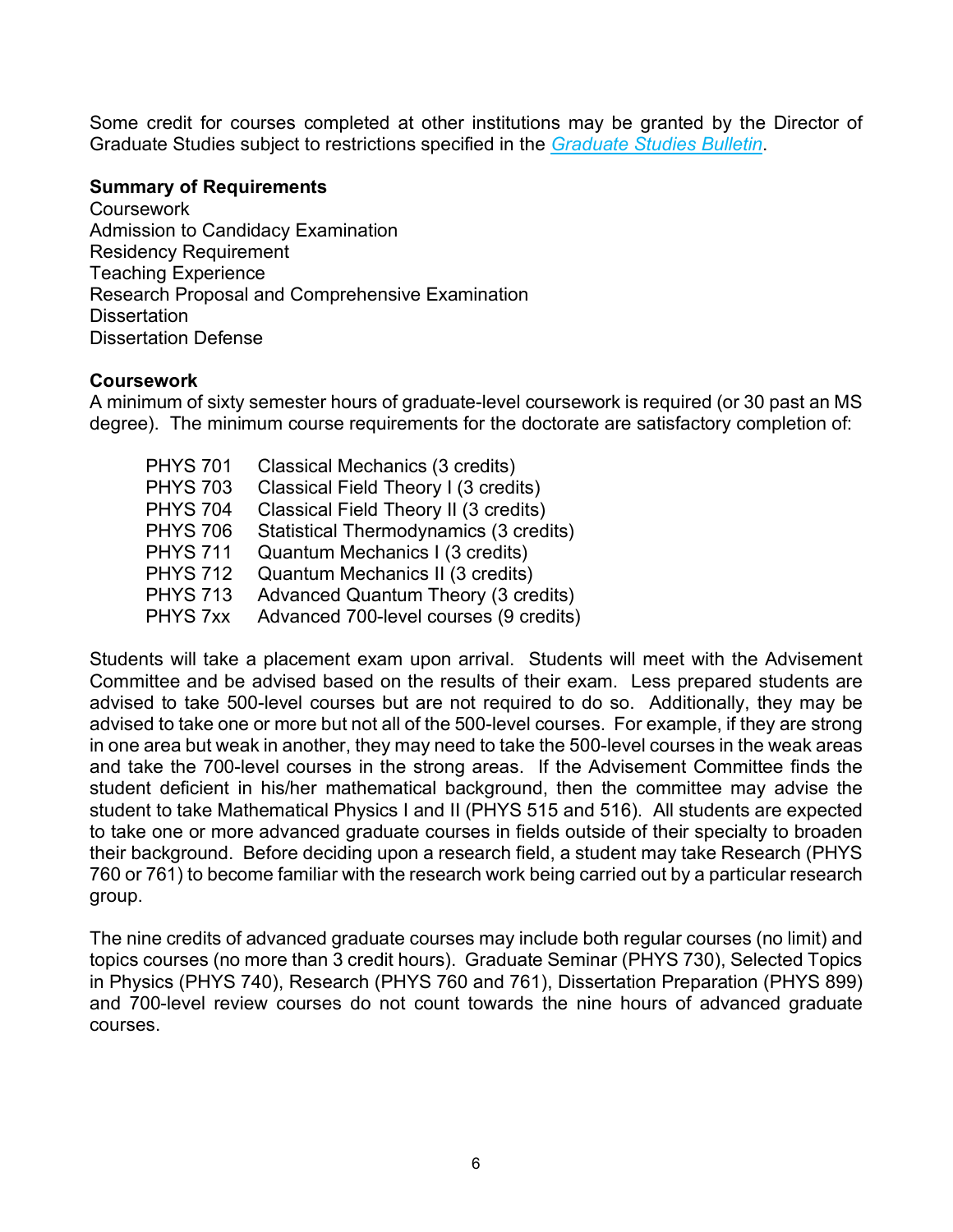## **Admission to Candidacy Examination** ("A to C" or Qualifying Examination)

The purpose of the Admission to Candidacy Examination is to determine whether the student is sufficiently well-grounded in the fundamental subject matter of physics, since only then will he/she be permitted to undertake a doctoral research program. The examination will consist of three written parts: Classical Mechanics, Electricity and Magnetism, and Quantum Mechanics. The test covers the material normally given in a standard physics major undergraduate program plus that in the core graduate-level courses: Classical Mechanics (PHYS 701); Classical Field Theory I and II (PHYS 703 and PHYS 704); Statistical Thermodynamics (PHYS 706); and Quantum Mechanics I and II (PHYS 711 and PHYS 712). The exam will be given only twice per year (in January and August). Passing this exam is a prerequisite to attaining the designation of "PhD Candidate" and to the submission of a dissertation proposal.

Each exam will be constructed from questions drawn from a publically available bank of questions. The bank will be available for students to peruse starting ninety days before the next examination date.

A student will be permitted no more than three attempts at taking entire exam. The first attempt, which is optional, must be made before the beginning of the student's second year of graduate study. While the decision whether to take this "free try" or not is at the discretion of the student, it is strongly recommended; there is no risk, and it is possible the student may pass one or more sections if not the whole exam.

Students who do not complete the core 700-level courses during their first year of graduate study must take the Admission to Candidacy exam before the end of their third year and must pass the exam before the end of their fourth year.

Students who complete the core 700-level courses in their first year must take the exam before the end of their second year of study and must pass the exam before the end of their third year.

A passing grade on the Admissions to Candidacy Exam is a grade of 50%, totaled over all three sections. Students are given credit for passing individual sections of the exam if they score greater than 50% on that section and over 35% on all three sections. On the next attempt, the student is not required to retake the sections passed in previous attempts, although they have the option to do so.

The faculty may establish requirements for the candidate to fulfill during his/her PhD program to meet deficiencies that are noted during the exam. If he/she fails the final attempt, he/she cannot continue in the physics doctoral program except for special cases decided during a general faculty meeting.

After admission to candidacy and the selection of a research director (major advisor), a doctoral committee will be appointed by the research director with the approval of the Director of Graduate Studies and the Dean of The Graduate School to provide guidance and oversee the student's program until its completion. This committee shall include at least three members of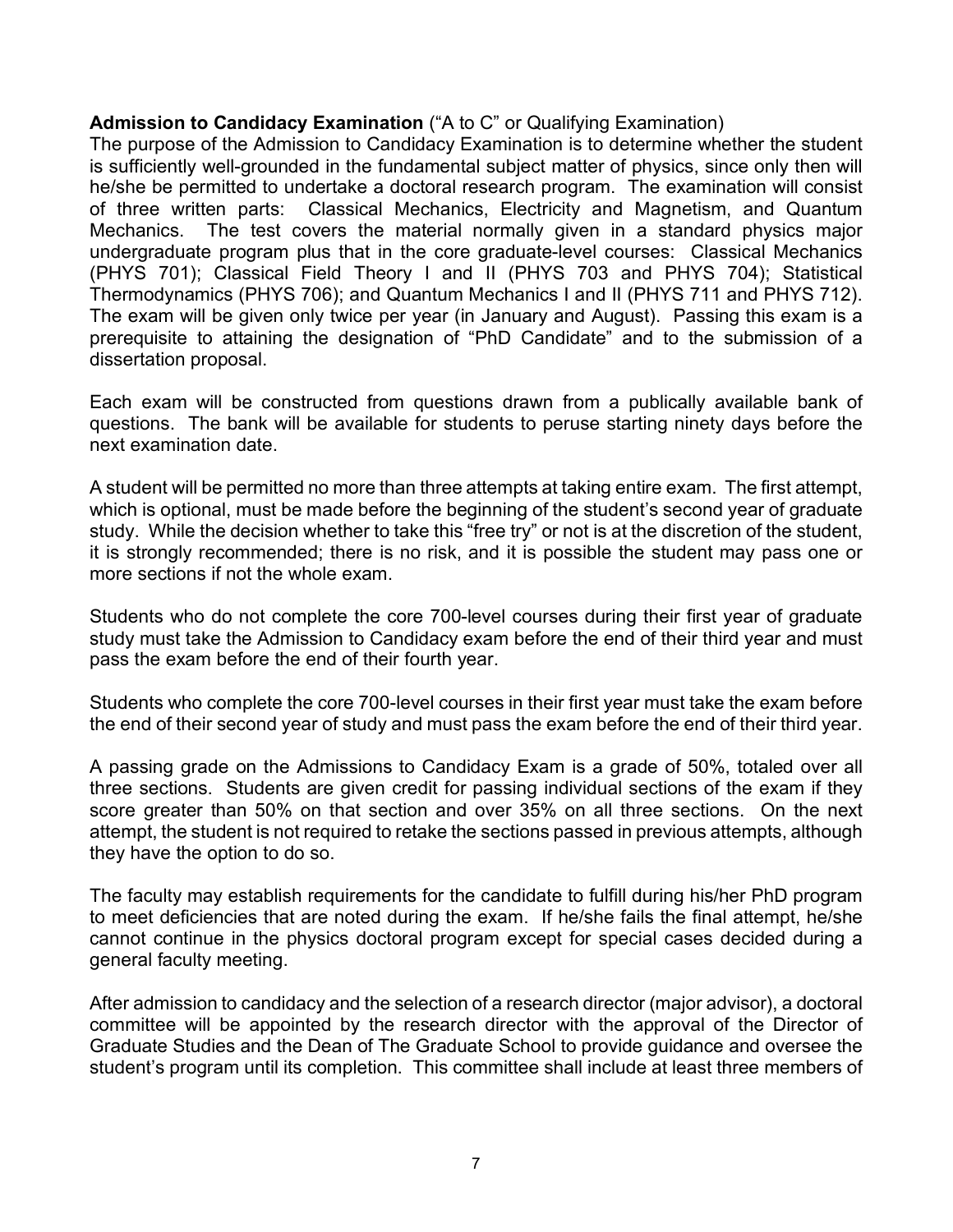the USC Physics faculty and one member from the faculty of another department. The committee should meet at least twice a year and report to the Director of Graduate Studies.

## **Residency Requirement for Doctoral Program**

The residency requirement consists of 18 graduate credits in the student's program within a period of three consecutive major semesters (fall/spring). For more information, refer to the *Graduate Studies Bulletin*.

#### **Teaching Experience**

Each candidate for the PhD degree must have demonstrated an ability for effective teaching. This requirement is met by service as an instructor of a laboratory or a recitation section in an elementary course in physics. These teaching assignments are supervised by a member of the faculty, and it is to the faculty member that the ability for effective teaching must be demonstrated.

#### **Research Proposal and Comprehensive Examination**

After passing the Admission to Candidacy Examination the student must prepare and defend a research proposal within six months. This time requirement is necessary for the student to maintain the status of candidate for the doctoral degree. The proposal will be written and circulated to the doctoral committee at least one week before the day of the presentation. The doctoral committee will then conduct an examination of the proposed research and on the student's general background knowledge, the latter being referred to as the Comprehensive Examination. The committee will vote to pass or fail the student on both parts of the examination and perhaps make an additional recommendation. Furthermore, the examination must be held at least one year before the dissertation defense. Students failing the comprehensive portion will be asked to repeat it at a time set by their doctoral committee. If the substance of the dissertation is markedly changed after the proposal is given, a new proposal may be required (to be scheduled not less than one year before the dissertation defense).

## **Dissertation**

The dissertation should demonstrate that the PhD candidate has mastered the field in which he/she has chosen to do research, is capable of doing independent scholarly work, and is able to formulate conclusions that will in some respect increase the extent of and/or improve our understanding of what is already known. In order to be acceptable as a PhD dissertation, a manuscript reporting a significant part of the doctoral research results must have been submitted to a refereed research journal.

The maximum period permitted by the Graduate School for completion of the dissertation is five years after the Dissertation Proposal/Comprehensive Examination date. However, fulltime physics graduate students are expected to complete their research in three years. Their progress will be reviewed every semester by their doctoral committee, and failure to make reasonable progress can result in termination of financial support.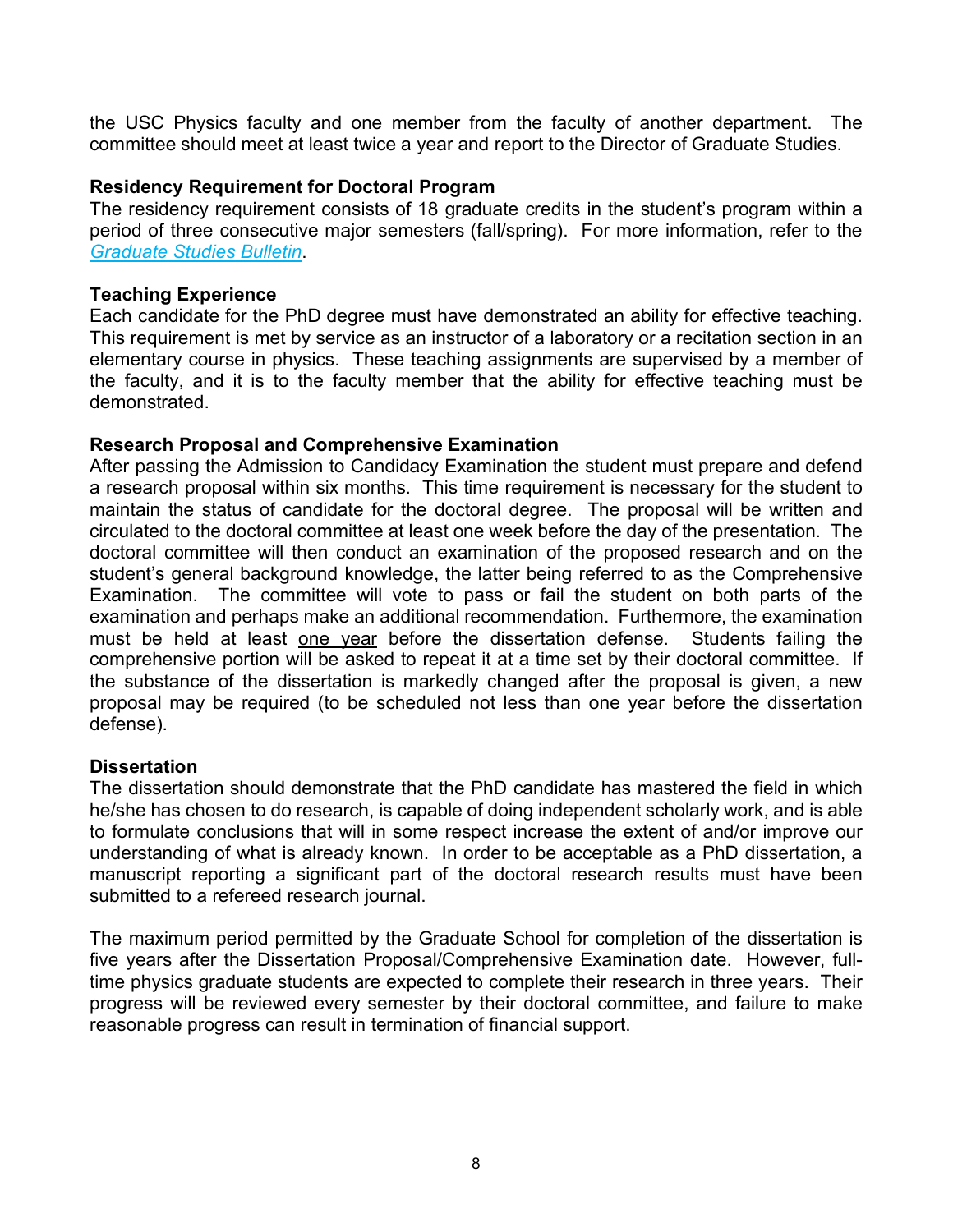#### **Dissertation Defense**

The completed dissertation must be defended by the student before his/her doctoral committee at an oral examination. This oral examination consists of two parts. In the first part, which is open to all department faculty members and graduate students, the student will present a summary of his/her doctoral work and entertain questions from the audience. The second part is an examination of the student's dissertation. Only members of the doctoral committee may be present during the second part. The examination committee chairman will be someone other than the research director.

A copy of the completed dissertation must be submitted to the Director of Graduate Studies and to each of the members of the doctoral committee at least two weeks before the examination, and the examination itself must take place no less than thirty days before the candidate expects to receive the degree.

## **AWARDS**

The Department of Physics and Astronomy will award three graduate students every year - one for teaching, one for research, and one for service. The award amounts are \$1000 each.

Every year, one graduate student will be awarded the Physics and Astronomy Graduate Student Teaching Award based on performance in teaching and grading of physics and astronomy courses. Nominations for the award can be made by any member of the department faculty and should be accompanied by a written endorsement of the candidate. Comparative evaluations of GTAs from the laboratory manager, the professor in charge of labs, and other teaching faculty will play an important role in deciding who receives the award. The recipient will be chosen by the Department Chair and the Director of Graduate Studies in consultation with appropriate personnel.

Every year, one graduate student will be awarded the Physics and Astronomy Graduate Student Research Award based on research performance. Nominations for the award can be made by any member of the department faculty and should be accompanied by a written endorsement of the candidate. Publications submitted by a student and/or other concrete evidence of research achievements will play an important role in deciding who receives the award. The recipient will be chosen by the Department Chair and the Director of Graduate Studies in consultation with appropriate personnel.

Every year, one graduate student will be awarded the Physics and Astronomy Graduate Student Service Award based on service and volunteer work. Nominations detailing the student's contributions can be made by any member of the department faculty and should be accompanied by a written endorsement of the candidate, which will play an important role in determining who receives the award. The recipient will be chosen by the Department Chair and the Director of Graduate studies in consultation with appropriate personnel.

Students past their fifth year of graduate studies (second year for MS students) are automatically ineligible for the awards.